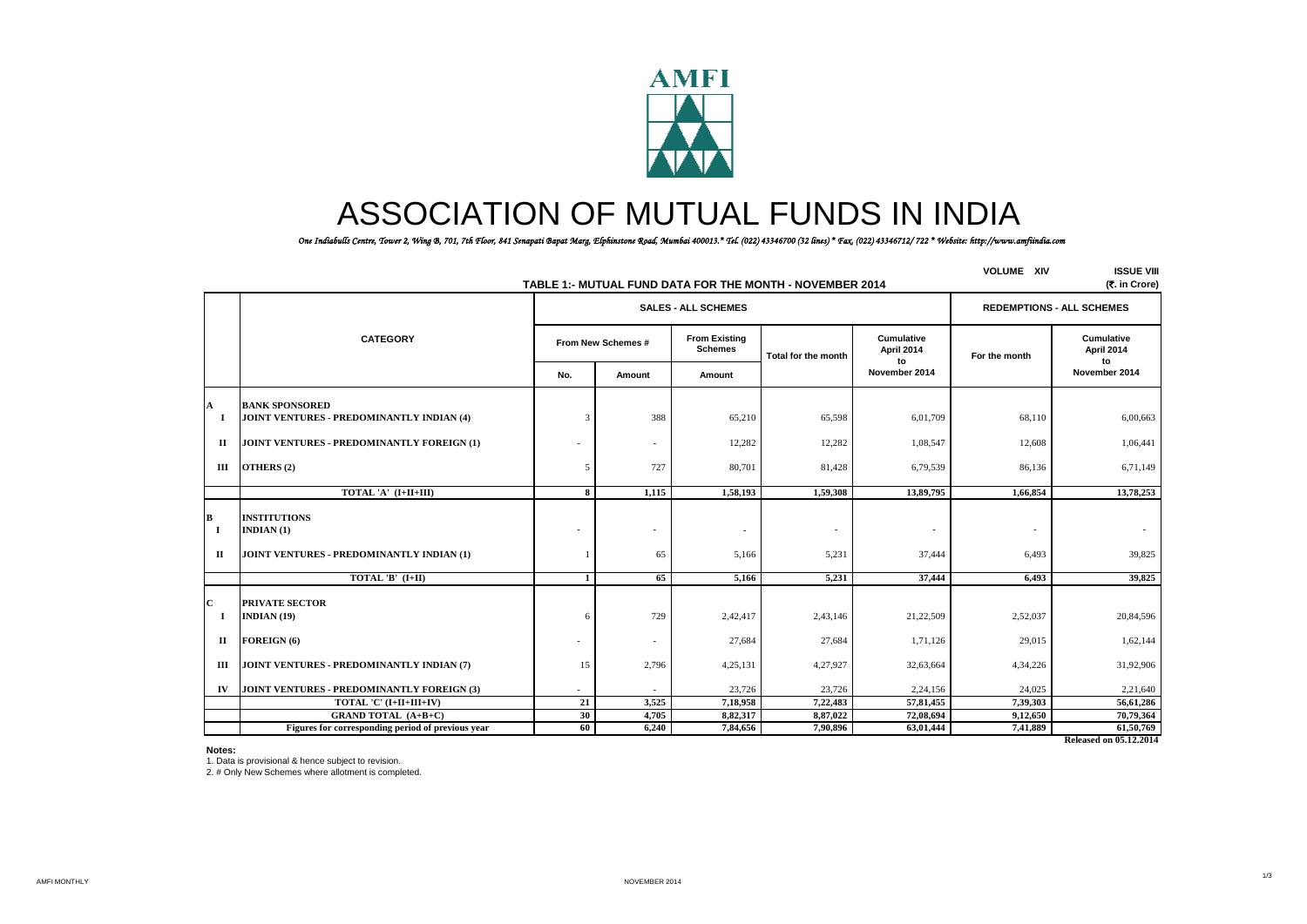| ---                             |                      |          |                      |                  |                      |        |                      |              |
|---------------------------------|----------------------|----------|----------------------|------------------|----------------------|--------|----------------------|--------------|
|                                 |                      | Open End |                      | <b>Close End</b> | <b>Interval Fund</b> |        |                      | <b>TOTAL</b> |
|                                 | <b>No.of Schemes</b> | Amount   | <b>No.of Schemes</b> | Amount           | <b>No.of Schemes</b> | Amount | <b>No.of Schemes</b> | Amount       |
| <b>INCOME</b>                   |                      | 20       | 25                   | 3,671            |                      |        | 26                   | 3,691        |
| <b>INFRASTRUCTURE DEBT FUND</b> |                      |          |                      |                  |                      |        |                      |              |
| <b>EQUITY</b>                   |                      | 139      | ົ                    | 875              |                      |        |                      | 1,014        |
| <b>BALANCED</b>                 |                      |          |                      |                  |                      |        |                      |              |
| <b>LIQUID/MONEY MARKET</b>      |                      |          |                      |                  |                      |        |                      |              |
| <b>GILT</b>                     |                      |          |                      |                  |                      |        |                      |              |
| <b>ELSS - EQUITY</b>            |                      |          |                      |                  |                      |        |                      |              |
| <b>GOLD ETF</b>                 |                      |          |                      |                  |                      |        |                      |              |
| <b>OTHER ETFS</b>               |                      |          |                      |                  |                      |        |                      |              |
| <b>FUND OF FUNDS INVESTING</b>  |                      |          |                      |                  |                      |        |                      |              |
| <b>OVERSEAS</b>                 |                      |          |                      |                  |                      |        |                      |              |
| <b>TOTAL</b>                    |                      | 159      | 28                   | 4,546            |                      |        | 30                   | 4,705        |

### **TABLE 2:- SALES DURING THE MONTH OF NOVEMBER 2014 - TYPE AND CATEGORY WISE 2.1 \*NEW SCHEMES LAUNCHED (ALLOTMENT COMPLETED)**

#### **\*NEW SCHEMES LAUNCHED :**

| <b>IOPEN END INCOME:</b>   | <b>SBI Inflation Indexed Bond Fund</b>                                                                                                                                                                                                                                                                                                                                                                                                                                                                                                                                                                                                                                                                                                                                                                                                                                                                                                                                                                                                      |
|----------------------------|---------------------------------------------------------------------------------------------------------------------------------------------------------------------------------------------------------------------------------------------------------------------------------------------------------------------------------------------------------------------------------------------------------------------------------------------------------------------------------------------------------------------------------------------------------------------------------------------------------------------------------------------------------------------------------------------------------------------------------------------------------------------------------------------------------------------------------------------------------------------------------------------------------------------------------------------------------------------------------------------------------------------------------------------|
| <b>OPEN END EQUITY:</b>    | Birla Sun Life Equity Savings Fund                                                                                                                                                                                                                                                                                                                                                                                                                                                                                                                                                                                                                                                                                                                                                                                                                                                                                                                                                                                                          |
| <b>ICLOSE END INCOME:</b>  | Birla Sun Life Fixed Term Plan - Series MD (1099 Days), BSL Capital Protection Oriented Fund Series 25 (1226 Days); DWS Fixed Maturity Plan Series 82, DWS Hybrid Fixed<br>Term Fund Series 32; HDFC FMP 1107D October 2014 (1) - Series 32 and 1113D November 2014 (1) - Series 32; ICICI Prudential Capital Protection Oriented Fund Series VII<br>1285 Days Plan B, ICICI Prudential Fixed Maturity Plan - Series 75 - 1100 Days Plan Q, Plan R and Plan T, 1103 Days Plan P and 1246 Days Plan U, ICICI Prudential Multiple<br>[Yield Fund - Series 8 - 1824 Days Plan A and 1103 Days Plan C; LIC Nomura MF Fixed Maturity Plan Series 90; Reliance Dual Advantage Fixed Tenure Fund VI - Plan F,<br>Reliance Fixed Horizon Fund - XXVII - Series 9 and Series 11; SBI Debt Fund Series - B -3 (1111 Days) and SBI Dual Advantage Fund - Series V; UTI-Capital Protection<br>Oriented Scheme - Series IV - III (1105 Days), UTI Fixed Term Income Fund Series XX - VII (1103 Days), VIII (1105 Days), IX (1104 Days) and X (1105 Days) |
| <b>ICLOSE END EQUITY :</b> | <b>IDSP BlackRock 3 years Close Ended Equity Fund, ICICI Prudential Growth Fund Series 4 and Sundaram Select Small Cap Series II</b>                                                                                                                                                                                                                                                                                                                                                                                                                                                                                                                                                                                                                                                                                                                                                                                                                                                                                                        |

| <b>2.2 EXISTING SCHEMES</b>      |                          |          |                      |                          |                      |                      |                      |          |
|----------------------------------|--------------------------|----------|----------------------|--------------------------|----------------------|----------------------|----------------------|----------|
|                                  |                          | Open End |                      | <b>Close End</b>         |                      | <b>Interval Fund</b> | <b>TOTAL</b>         |          |
|                                  | <b>No.of Schemes</b>     | Amount   | <b>No.of Schemes</b> | Amount                   | <b>No.of Schemes</b> | Amount               | <b>No.of Schemes</b> | Amount   |
| <b>INCOME</b>                    | 265                      | 42,916   | 894                  | $\overline{\phantom{0}}$ | 76                   | 28                   | 1235                 | 42,944   |
| <b>IINFRASTRUCTURE DEBT FUND</b> | $\overline{\phantom{a}}$ |          |                      |                          |                      |                      |                      |          |
| <b>IEQUITY</b>                   | 294                      | 9,282    | 45                   |                          |                      |                      | 339                  | 9,282    |
| <b>BALANCED</b>                  | 25                       | 1,173    |                      |                          |                      |                      | 25 <sub>1</sub>      | 1,173    |
| <b>LIQUID/MONEY MARKET</b>       | 52                       | 8,25,800 |                      |                          |                      |                      | 52                   | 8,25,800 |
| <b>IGILT</b>                     | 46                       | ,236     |                      |                          |                      |                      | 46                   | 1,236    |
| <b>IELSS - EQUITY</b>            | 38                       | 651      | 13                   |                          |                      |                      | 51                   | 651      |
| <b>IGOLD ETF</b>                 | 14                       | 37       |                      |                          |                      |                      | 14                   | 37       |
| <b>OTHER ETFS</b>                | 29                       | 1,177    |                      |                          |                      |                      | 29                   | 1,177    |
| <b>IFUND OF FUNDS INVESTING</b>  | 31                       | 17       |                      |                          |                      |                      | 31                   | 17       |
| <b>IOVERSEAS</b>                 |                          |          |                      |                          |                      |                      |                      |          |
| <b>TOTAL</b>                     | 794                      | 8,82,289 | 956                  |                          | 76                   | 28                   | 1826                 | 8,82,317 |

## **Notes:**

1. The change in number of existing schemes is because of the maturity and reclassification of some of the existing schemes.

| <b>2.3 TOTAL OF ALL SCHEMES</b>  |                      |          |                      |                          |                      |        |                      |          |
|----------------------------------|----------------------|----------|----------------------|--------------------------|----------------------|--------|----------------------|----------|
|                                  |                      | Open End |                      | <b>Close End</b>         | <b>Interval Fund</b> |        | <b>TOTAL</b>         |          |
|                                  | <b>No.of Schemes</b> | Amount   | <b>No.of Schemes</b> | Amount                   | <b>No.of Schemes</b> | Amount | <b>No.of Schemes</b> | Amount   |
| <b>INCOME</b>                    | 266                  | 42,936   | 919                  | 3,671                    | 76                   | 28     | 1,261                | 46,635   |
| <b>IINFRASTRUCTURE DEBT FUND</b> |                      |          |                      |                          |                      |        |                      |          |
| <b>IEQUITY</b>                   | 295                  | 9,421    | 48                   | 875                      |                      |        | 343                  | 10,296   |
| <b>BALANCED</b>                  | 25                   | 1,173    |                      | $\overline{\phantom{a}}$ |                      |        | 25                   | 1,173    |
| <b>LIQUID/MONEY MARKET</b>       | 52                   | 8,25,800 |                      |                          |                      |        | 52                   | 8,25,800 |
| <b>IGILT</b>                     | 46                   | 1,236    |                      | $\overline{\phantom{a}}$ |                      |        | 46                   | 1,236    |
| <b>IELSS - EQUITY</b>            | 38                   | 651      | 13                   |                          |                      |        | 51                   | 651      |
| <b>IGOLD ETF</b>                 | 14                   | 37       |                      |                          |                      |        | 14                   | 37       |
| <b>OTHER ETFS</b>                | 29                   | 1,177    |                      |                          |                      |        | 29                   | 1,177    |
| <b>IFUND OF FUNDS INVESTING</b>  | 31                   | 17       |                      |                          |                      |        | 31                   | 17       |
| <b>OVERSEAS</b>                  |                      |          |                      | $\overline{\phantom{a}}$ |                      |        |                      |          |
| <b>TOTAL</b>                     | 796                  | 8,82,448 | 984                  | 4,546                    | 76                   | 28     | 1856                 | 8,87,022 |